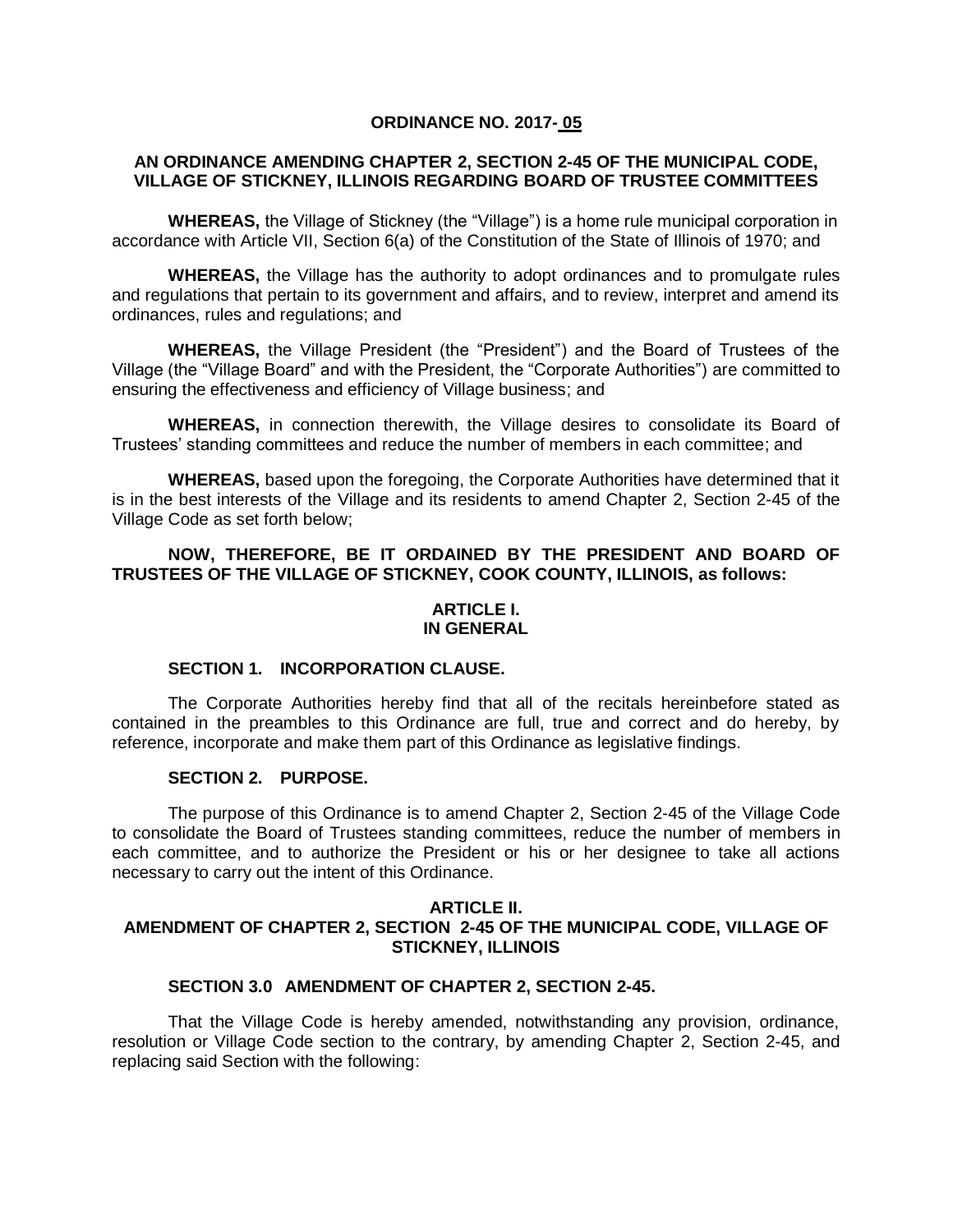#### **Sec. 2-45. – Committees.**

(a) The following shall be the standing committees of the board of trustees:

(1) Finance, license, state and federal grants, and air pollution committee.

(2) Public buildings and grounds, private buildings and construction, zoning/zoning ordinances, and streets and sidewalks committee.

(3) Insurance and safety, parks and recreation, and recycling and waste committee.

(4) Trees, public works, public water, and ordinances and public printing committee.

(5) Fire, drainage, water, and light, and railroad and bridges committee.

(6) Police, homeland security/disasters, and blight committee.

(b) Special committees shall be created from time to time as is directed by the board of trustees.

 (c) All standing and special committees shall be composed of two members, a chairperson and a co-chairperson, unless the board directs otherwise. The village president shall appoint the chairperson and co-chairperson of each committee.

# **SECTION 3.1. OTHER ACTIONS AUTHORIZED.**

The officers, employees and/or agents of the Village shall take all action necessary or reasonably required to carry out, give effect to and consummate the amendments contemplated by this Ordinance and shall take all action necessary in conformity therewith. The officers, employees and/or agents of the Village are specifically authorized and directed to draft and disseminate any and all necessary forms or notices to be utilized in connection with the intent of this Ordinance.

## **ARTICLE III. HEADINGS, SAVINGS CLAUSES, PUBLICATION, EFFECTIVE DATE**

# **SECTION 4. HEADINGS.**

The headings of the articles, sections, paragraphs and subparagraphs of this Ordinance are inserted solely for the convenience of reference and form no substantive part of this Ordinance nor should they be used in any interpretation or construction of any substantive provision of this Ordinance.

## **SECTION 5. SEVERABILITY.**

The provisions of this Ordinance are hereby declared to be severable and should any provision of this Ordinance be determined to be in conflict with any law, statute or regulation by a court of competent jurisdiction, said provision shall be excluded and deemed inoperative, unenforceable and as though not provided for herein and all other provisions shall remain unaffected, unimpaired, valid and in full force and effect.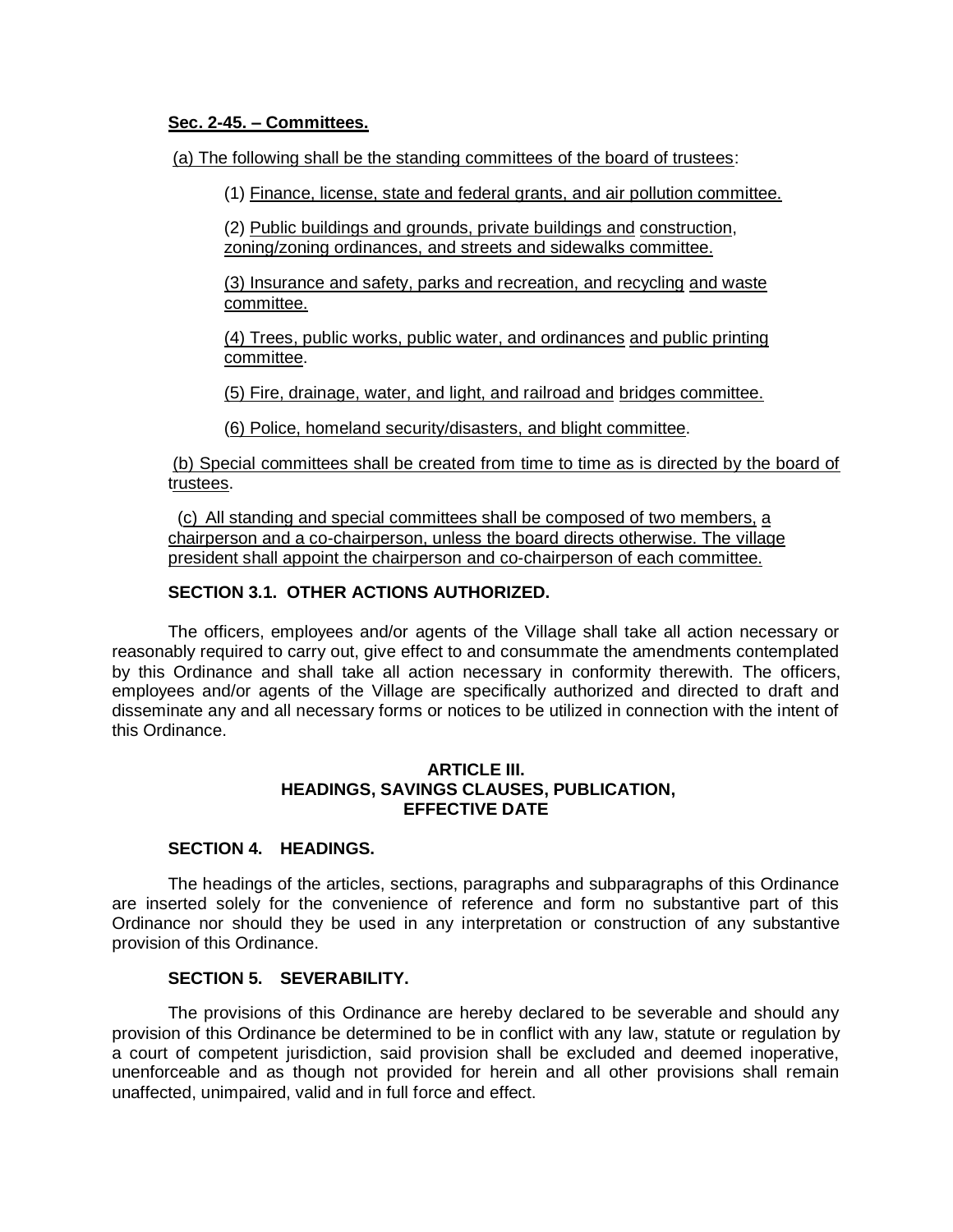# **SECTION 6. SUPERSEDER.**

All code provisions, ordinances, resolutions, rules and orders, or parts thereof, in conflict herewith are, to the extent of such conflict, hereby superseded.

## **SECTION 7. PUBLICATION.**

A full, true and complete copy of this Ordinance shall be published in pamphlet form or in a newspaper published and of general circulation within the Village as provided by the Illinois Municipal Code, as amended.

## **SECTION 8. EFFECTIVE DATE.**

This Ordinance shall be effective and in full immediately after its passage and approval.

(REMAINDER OF THIS PAGE INTENTIONALLY LEFT BLANK)